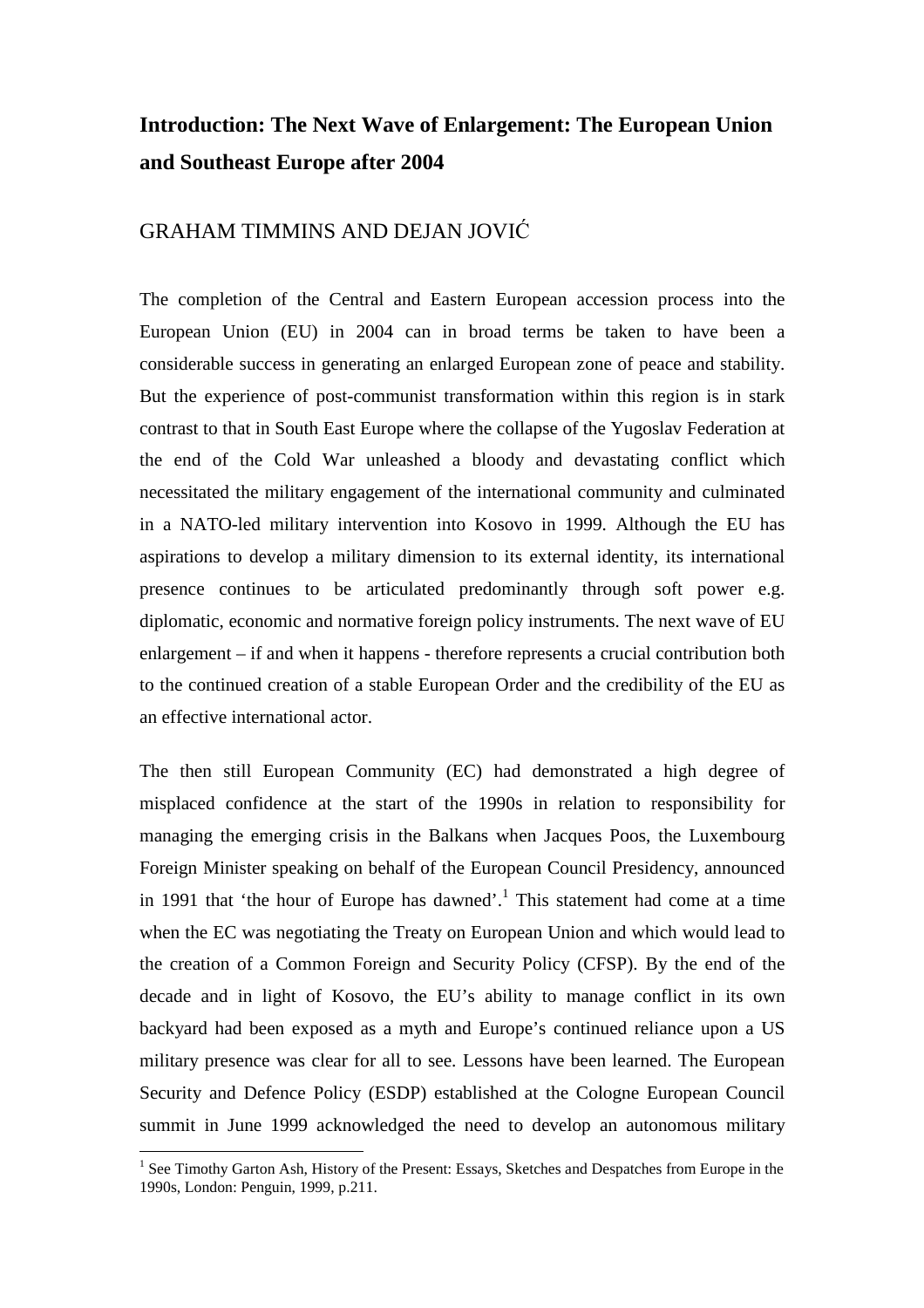capacity to support its international presence and the policy of common strategies agreed two years previous at the Amsterdam European Council summit in June 1997 recognised the need for greater coherence in EU foreign policy statements and the behaviour which flowed from them. The creation of a High Representative for the CFSP in 1999 as a means of coordinating the foreign policy positions of Member States was a further step forward in this direction as was the European Security Strategy published in December 2003 which highlighted the EU's collective understanding of global security challenges. $2$ 

Where the Western Balkans are specifically concerned, the EU plays an important role in peacekeeping and conflict prevention operations. In March 2003 the EU launched its first official peacekeeping mission, Operation Concordia, in Macedonia and this was followed by an EU Police mission, Operation Proxima, in December 2003. Of more significance was the announcement of Operation Althea in Bosnia-Herzegovina in July 2004 and commencement in December 2005 which transferred responsibility for peacekeeping activities from NATO to the EU. But if the EU's growing military and police presence in the region is designed to maintain the status quo, the forward-thinking strategy is represented by the EU's political strategy towards the region. Exempted in the main from EU assistance programmes for much of the 1990s, it was not until the cessation of military conflict that the EU began to channel assistance programmes towards the Western Balkans in earnest. The Stabilisation and Accession Process (SAp) launched at the Zagreb summit in November 2000 set out the ultimate goal of EU membership for the states within the Western Balkan region on condition that the 'Copenhagen criteria' of a 'stable democracy, respecting human rights, the rule of law, and the protection of minorities; a functioning market economy; and the adoption of the common rules, standards and policies that make up the body of EU law' be met in full.<sup>3</sup> The SAp has been supported by CARDS (Community Assistance for Reconstruction, Development and Stabilisation) which has seen 4.6 billion Euro transferred to the region during 2000-  $2006.<sup>4</sup>$ 

 $\overline{a}$ 

<sup>&</sup>lt;sup>2</sup> See http://ue.eu.int/cms3\_fo/showPage.asp?id=261&lang=EN for a general overview of the ESDP and the European Security Strategy.

<sup>&</sup>lt;sup>3</sup> See http://europa.eu.int/comm/enlargement/enlargement.htm (accessed 16 December 2005).

<sup>4</sup> See http://europa.eu.int/comm/enlargement/cards/index\_en.htm (accessed 16 December 2005).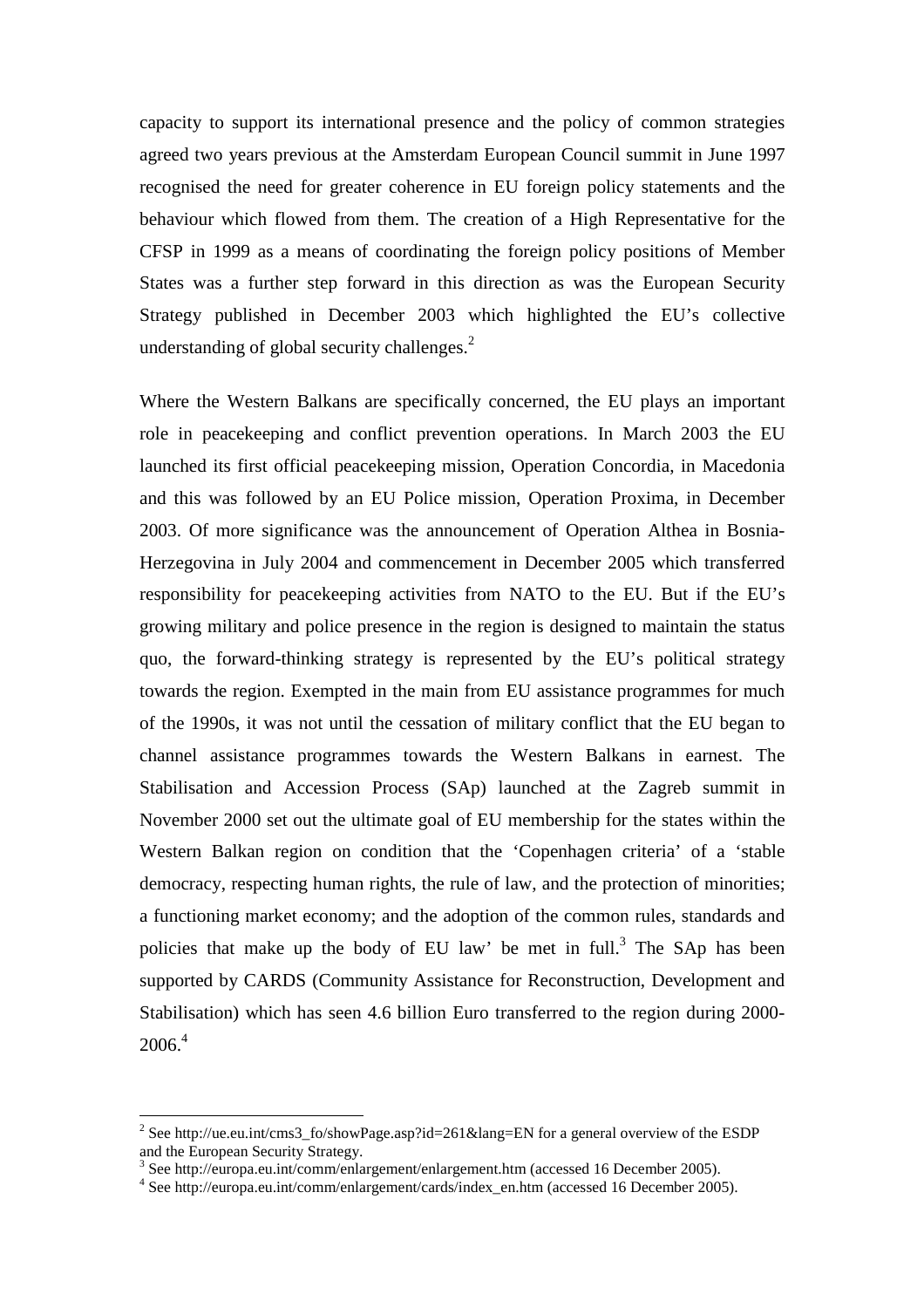The EU's commitment to assisting in the preparation of the South East European states readiness for membership was reaffirmed at the Thessaloniki summit in June 2003 and included the initiative to establish bilateral European Partnership Agreements which would build upon the previously negotiated Stabilisation and Accession Agreements (SAA) and would target assistance towards the specific goal of integrating the region into the wider European political and economic Order.<sup>5</sup>

The report produced by the International Commission on the Balkans in April 2005 succinctly summarises the dilemma facing the region. Although the Western Balkans are now relatively stable, the states within them remain weak and continue to experience low or negative economic growth, high unemployment and political corruption. Within the strategy of integration, the Commission concludes 'the question today is no longer "what should be done?" We should clearly bring the region into the EU. Rather we need to establish the sequence of policy steps to be undertaken and the structure of the incentives that will make them work. We need policies so that the region can get on, get in and catch with the rest of Europe'.<sup>6</sup>

But this agenda is far from controversial. Although integration for the Western Balkan region into the EU at the earliest opportunity is viewed in a positive light by the majority of observers, what is missing from the EU strategy is any firm commitment to a date by which the South East European states could anticipate membership. The frustration this omission provokes is reminiscent of the situation the Central and Eastern European states found themselves in during the early to mid-1990s and raises the danger of an emerging 'expectation gap' between the anticipated benefits of membership and the inability of the EU to deliver a firm commitment to accession. Furthermore, the intended 'Europe effect' or Europeanisation process fostered by the Copenhagen criteria are open to accusations of normative imperialism with the postmodern identity of the EU at odds with the process of post-communist nation building and prevalence of ethnic nationalism. Both issues run the risk of alienating electorates and the governments they elect from the EU unless a timetable can be produced which provides tangible hopes for entry at some point in the near to medium future.

 $\overline{a}$ 

<sup>&</sup>lt;sup>5</sup> See http://europa.eu.int/comm/enlargement/see/gacthess.htm (accessed 16 December 2005).

<sup>&</sup>lt;sup>6</sup> International Commission on the Balkans, The Balkans in Europe's Future, Sofia: Secretariat of the Centre for Liberal Strategies, 2005, p.9.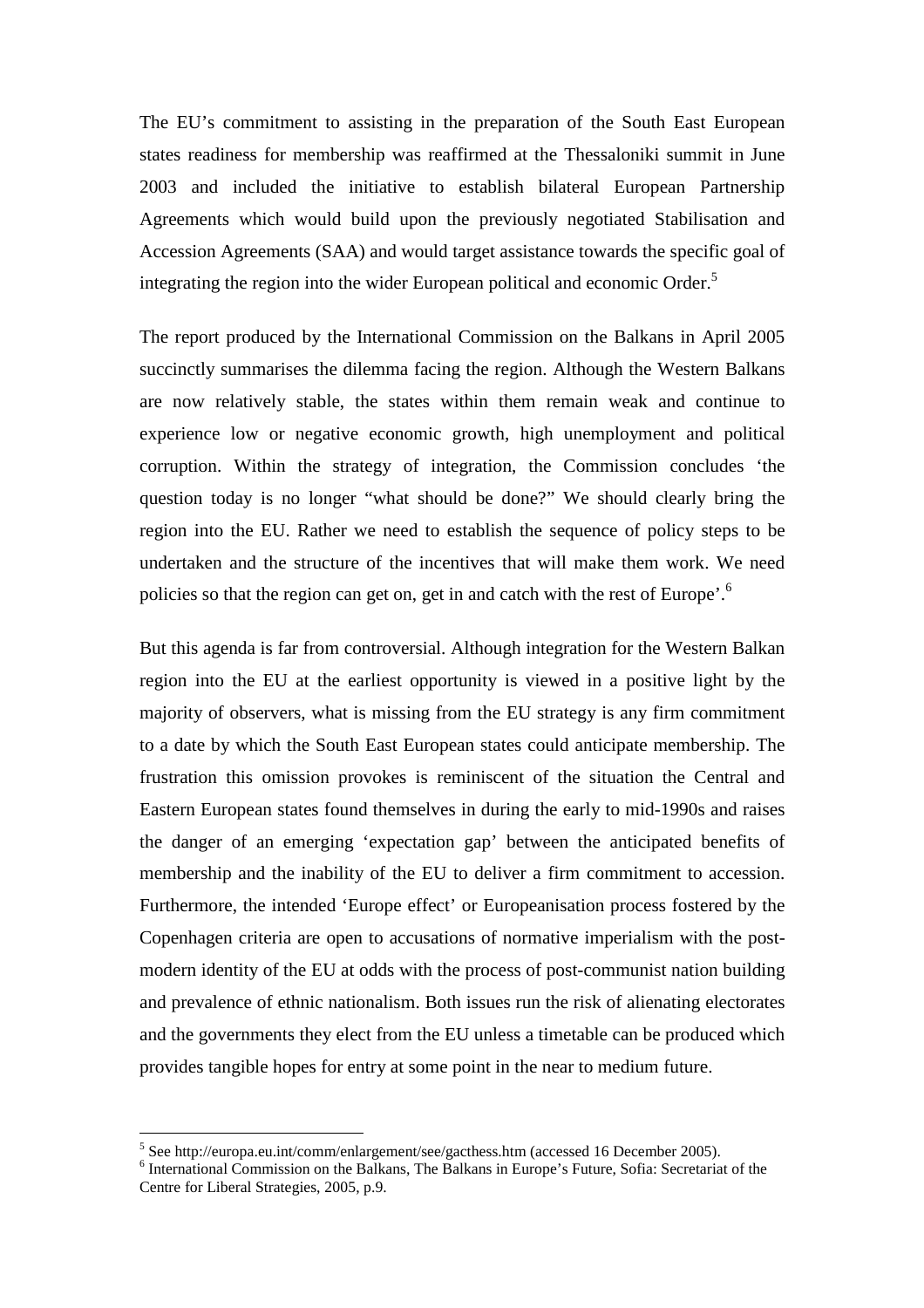Bulgaria and Romania remain hopeful of their entry in 2007 and the decision taken in October 2005 to commence accession negotiations with Turkey and Croatia open the door for Turkish membership from 2015 onwards and for Croatia in 2009. For the remaining states in the Western Balkans; Albania, Bosnia and Herzegovina, The former Yugoslav Republic of Macedonia (fYROM) and Serbia and Montenegro, the situation is less certain. The burden of meeting the Copenhagen criteria rests firmly upon the shoulders of the states in the region but the ability of the EU to absorb new member states is a factor which should not be underestimated. In this respect the prospects for an early entry of the South East European states into the EU were dealt a damaging blow with the failure of the Constitutional Treaty in 2005. The EU, already suffering from enlargement fatigue following the mammoth efforts to ensure the success of the Central and Eastern European enlargement in 2004, entered a 'pause for reflection' during the UK Presidency in the latter part of 2005 and it remains unclear whether there is sufficient political will to facilitate the necessary institutional and financial reform that would allow the EU to continue to expand its membership.

The next wave of enlargement thus represents a journey which is far from completion and in many ways is still at the beginning. Yet, it remains the strategic foreign policy objective for all countries in the region. In addition – and perhaps even more importantly – the prospective membership of the EU is now the main force behind domestic political and economic reforms in countries which have only recently left the wars and conflicts behind. Further stabilisation and democratisation of Bosnia and Herzegovina largely depends on success of transition from the initial 'Dayton' phase in which the peace and stability were the main priority, to the second – 'Brussels' – phase in which the power will be gradually transferred from international supervisory bodies to democratically elected Bosnian institutions. The prospect of EU membership for Bosnia-Herzegovina is one of the main forces of cohesion and stability in this country today. In Serbia and Montenegro, the EU plays the role of an impartial arbiter in disputes between these two republics. Although the EU might yet be unable to prevent disintegration of this federation into two separate states, it is almost certain that neither of two republics will take decisive steps without considering possible consequences of separation (or re-integration) for the future of Serbian and Montenegrin relations with the EU. The EU is also directly involved in negotiations on final status of Kosovo. Similarly, its direct involvement in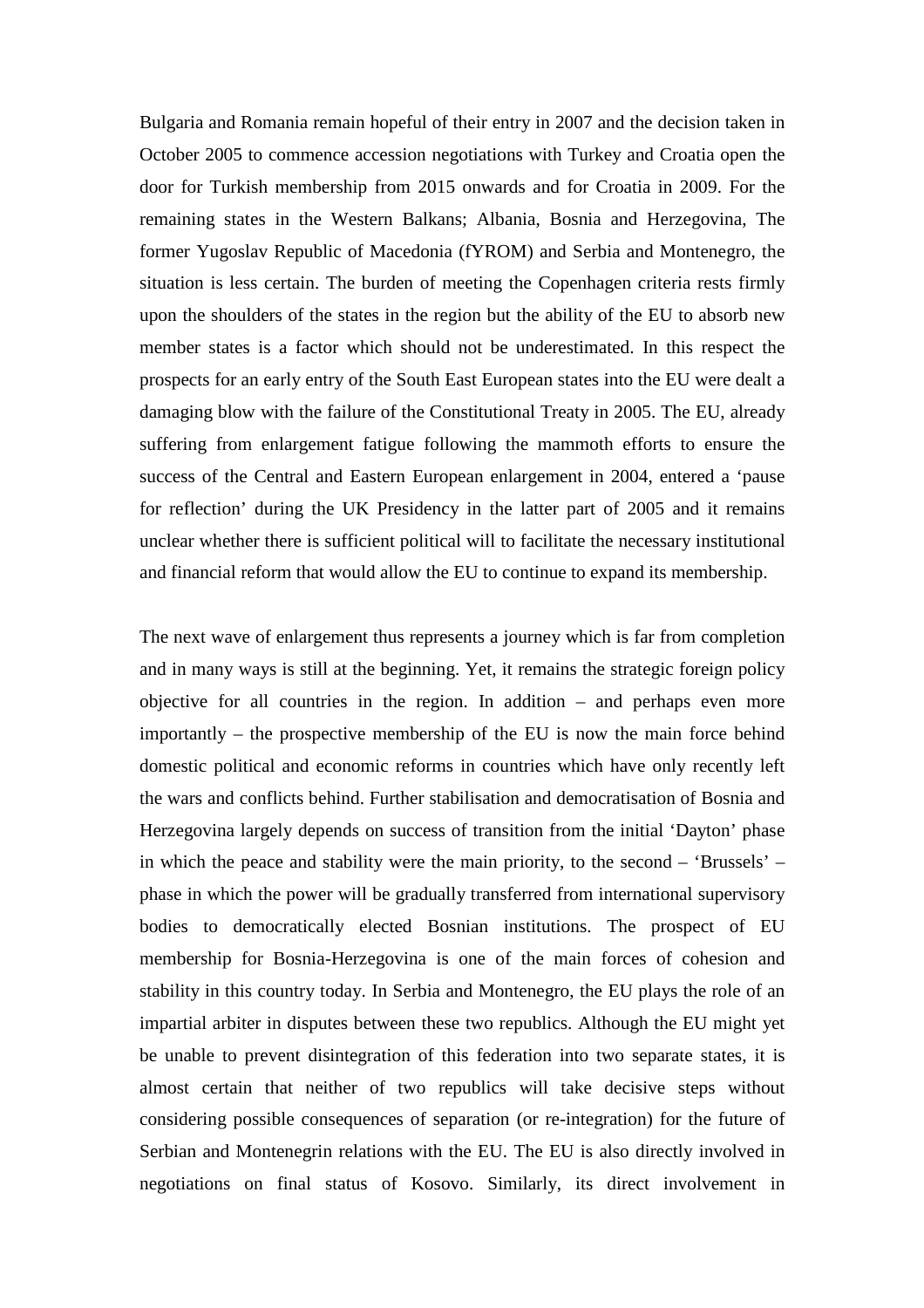Macedonian crisis in 2001 resulted in the EU-drafted 'Ohrid Agreement', which restructured Macedonia as practically a bi-national state. Thus, despite initial failure to prevent wars and conflicts in the early 1990s, the EU is now playing a constructive role in the region. But, the key to this success is not in a threat of coercion, but in attractiveness of the reward it can (can it?) offer to all countries in the Western Balkans. If in the second half of the 1990s the 'stick' helped ending the wars in Bosnia-Herzegovina and Kosovo, in the first decade of the  $21<sup>st</sup>$  century the 'carrot' of full EU membership is more likely to secure stability and enhance democracy in the Western Balkans. The main price, the one that all countries of the region now desire, is – full membership of the EU. For the countries of the region, only the full membership of the EU can be seen as recognition of 'normality', i.e. as confirmation that the period of instability followed by (sometimes humiliating) international supervision over domestic policy processes is over. Political elites of the countries of Western Balkans – but also the large segment of the population – sees the membership as the end of a long and painful transition from the status of a disorderly and undesirable neighbour to status of an equal partner and a 'member of the club'. After centuries of various authoritarian (and even totalitarian) regimes sitting on the fence that divides 'Europe' and Others, the countries of the Western Balkans are now hoping to be offered a seat around the same table with all (most) other fellow Europeans – and thus to be treated as equal to everybody else.

However, with recent institutional crises and uncertainties over future size and shape of the European Union, the question remains: what if the EU could not deliver on its 'open doors' policy towards the countries of the Western Balkans? Among the officials on both sides (i.e. within the EU and in the countries concerned) there is a degree of denial that this could happen. Although cautiously avoiding to specify any date for entry of the countries of the Western Balkans into the European Union, in public the EU officials remain optimistic: sooner or later they will all become members. But, how convincing is this optimism in the view of difficulties that the European Union is facing internally? In the immediate aftermath of its 2004 enlargement, the European Union seems to be divided (perhaps more than ever before) over major policy issues – not only over further enlargement (especially with regard to Turkey), and its Constitutional Treaty, but also over the war in Iraq and relations with the United States. In this situation, there is a realistic danger that to an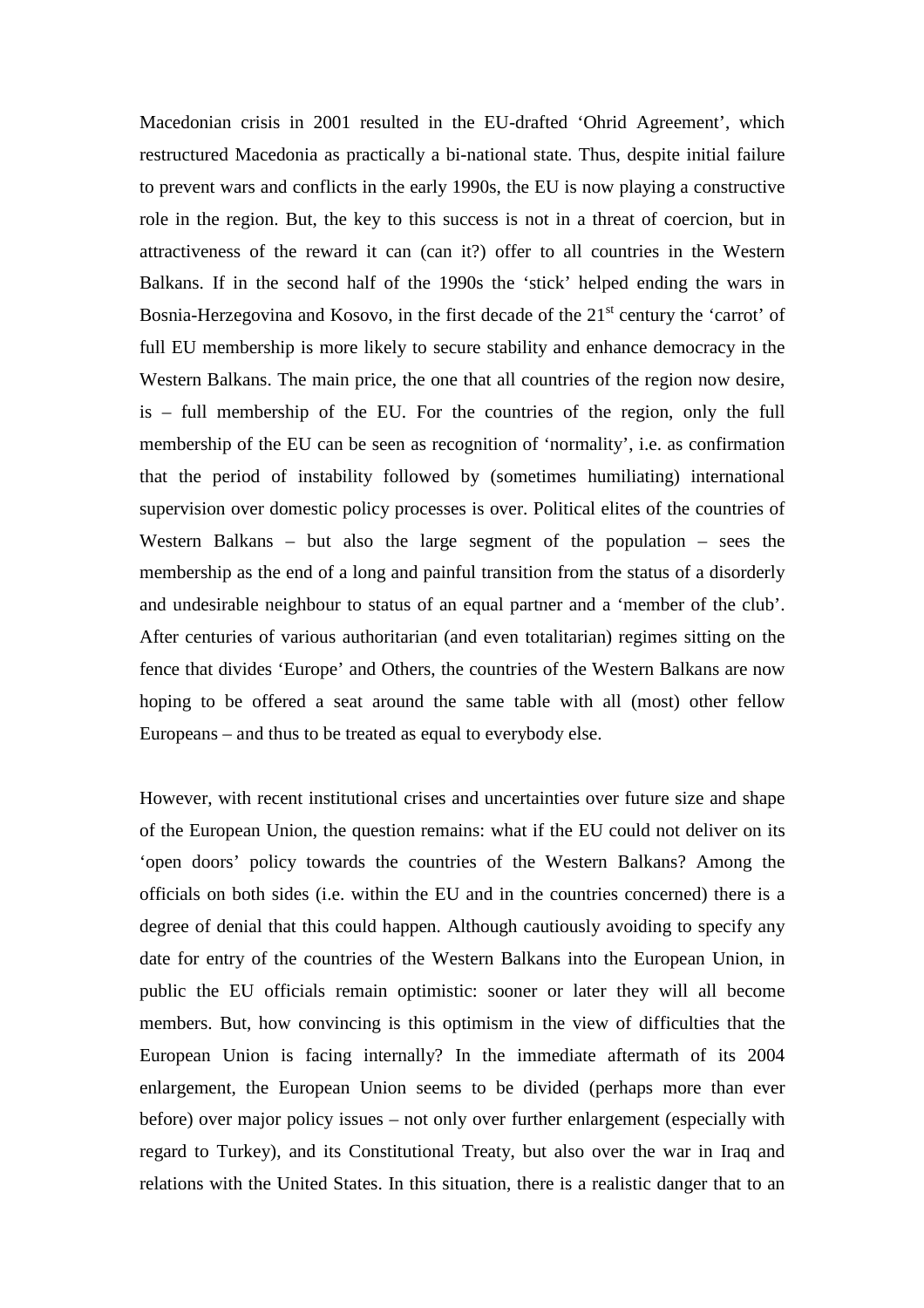increasing number of people in the Western Balkans the EU loses some of its attractiveness. In addition, a new wave of anti-immigration rhetoric and recent successes of far-right parties in a number of EU countries could discourage liberal pro-European forces in countries of the Western Balkans. After all, the nationalist anti-European forces in all countries of the Western Balkans already compare the European Union with former Yugoslavia (and even with the former USSR), arguing that such a complex multi-ethnic political structures simply cannot survive. Internal crisis of the EU would therefore indirectly strengthen anti-European forces in the Western Balkans, which in turn could be damaging for the process of stabilisation and democratisation of the region. And *vice versa*, a more efficient European Union which remains committed to its policy of further enlargement and delivers upon it, will serve as the main force of stability and democracy in the Balkans. The future of the EU will have direct consequences for the stability of the Western Balkans – and if this stability is once again undermined, the European Union might find it even more difficult to manage it than it was fifteen years ago.

This special edition focusses on the next wave of enlargement of the European Union, which should include countries of the Western Balkans. It is based on contributions which emerged from a conference workshop hosted by the Department of Politics at the University of Stirling in March 2004 and which comprised a wide range of academic specialists and practitioners from EU Member States and South East Europe. David Phinnemore's contribution sets out the broad political debates surrounding the state of the EU enlargement debate in the aftermath of the 2004 enlargement and the failure of the Constitutional Treaty and this is followed by contributions from Dimitar Bechev and Paul G.Hare who focus on the political and economic conditions in South East Europe and the impact of EU policy. The final contributions come from Gülnur Aybet and Dejan Jović who provide evaluations of Turkey and Croatia, the evolution of their policies towards the EU and prospects for membership.

## **Acknowledgements**

The workshop was facilitated by the generous financial support of the British Academy, Economist Intelligence Unit and the United Kingdom's Foreign and